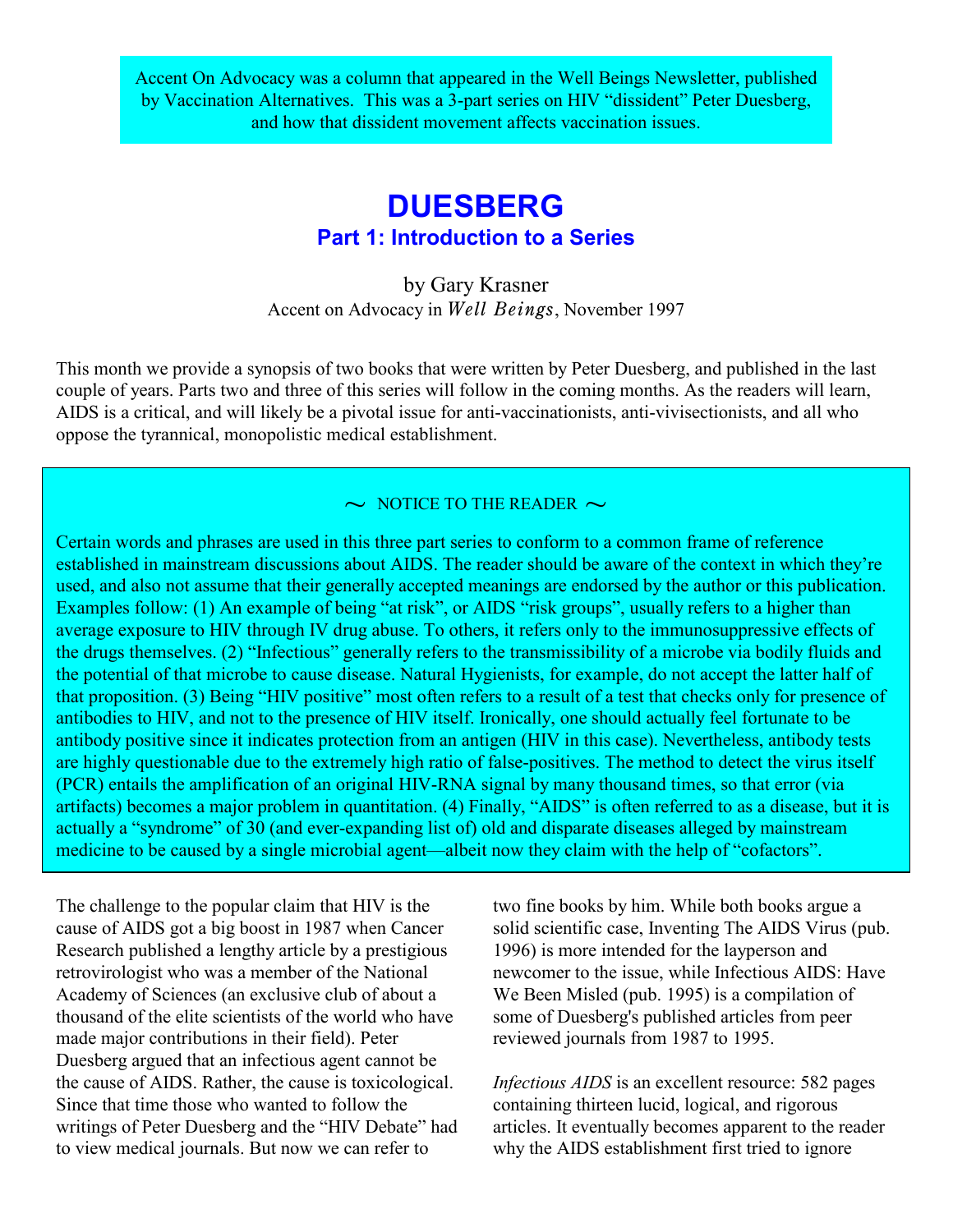Duesberg, and then later resorted to ridiculing him with ad homonym attacks, withdrawing his research grants, refusing to publish his letters in Nature, blackballing him from major media outlets, restricting his academic duties to undergraduate student teaching, and by responding to only a fraction of his arguments or else intentionally misstating them in his absence. In retrospect, it also becomes apparent how Duesberg's arguments became so formidable as to precipitate the major retreats by the AIDS Establishment to date: <1> The call to search for cofactors; <2> The call to revise Koch's Postulates (after a century of utility);  $\leq$  3> The call for cohort controlled studies factoring in all types of risk behavior; <4> The use of less toxic treatment alternatives to AZT (like protease inhibitors).

However, in both books Duesberg demonstrates that AIDS cannot be caused by a microbe. At most, HIV may be a (harmless, non-causal) serological marker for risk behavior, like the toxic long-term use of drugs. Although he warns that correlation (i.e. presence of HIV antibody in those who get sick) alone doesn't prove causality, he uses epidemiology effectively to show very high correlation of AIDS risk groups and risk-group-specific AIDS defining diseases. The dominant risk behavior is long-term abuse of drugs. Although our immune systems have been assaulted by increased food processing and chemicals, pesticide drift and runoff, topsoil erosion, increased background radiation, vaccination, fluoridation (the list is extensive) for the last 60 or so

years, AIDS became noticeable in high enough numbers only after a new quality of drugging began around 1970. Duesberg believes that the highly immunosuppressive amyl and alkyl nitrite inhalants, amphetamines, quaaludes, cocaine, heroine, and others—with exponential increases in usage every decade—are what tipped the scales.

In *Inventing The AIDS Virus*, Duesberg provides a short history showing how the toxic effects of certain allopathic drugs became part of the case definition of the diseases they were supposed to remedy. One example was neurosyphilis ("third stage" of syphilis) following the use of mercury and arsenic based drugs used prior to 1950. He devotes other sections to describe the "fanatical germ hunters" since the turn of the century, who wasted time, resources, and human lives vainly seeking fame and fortune to find microbial causes for such diseases as scurvy, pellagra, beriberi, SMON, Legionnaire's disease, and of course, AIDS. Historically, these fortune hunters and the scientific establishment ignored the more obvious nutritional and toxicological clues.

Obviously that angle of the AIDS debate can be very useful to us. Next month we'll examine the ostensible paradox of a renowned (and reformed?) virus hunter (Duesberg) and basic supporter of the germ theory of disease who calls Hepatitis-C a "phantom" (phony) disease, disputes the pathogenicity of Ebola and Hanta, and shatters the "slow-virus" theory.

## **DUESBERG Part 2**

 $\overline{\phantom{a}}$  , which is a set of the set of the set of the set of the set of the set of the set of the set of the set of the set of the set of the set of the set of the set of the set of the set of the set of the set of th

by Gary Krasner Accent on Advocacy in *Well Beings*, January 1998

President Clinton recently proposed a ten-year program to develop an AIDS vaccine. He likened its importance and magnitude to the space program that led to the manned-landing on the moon in 1969. Not intended as just another Clinton program, this is an effort by a second-term president to make his mark

in the history books. Although there is no approved AIDS vaccine yet, this initiative, as well as the continuation of the HIV=AIDS dogma, represents the biggest threat to "freedom of health" in our lifetime. The fear and hysteria created by AIDS and the other supposedly deadly infectious and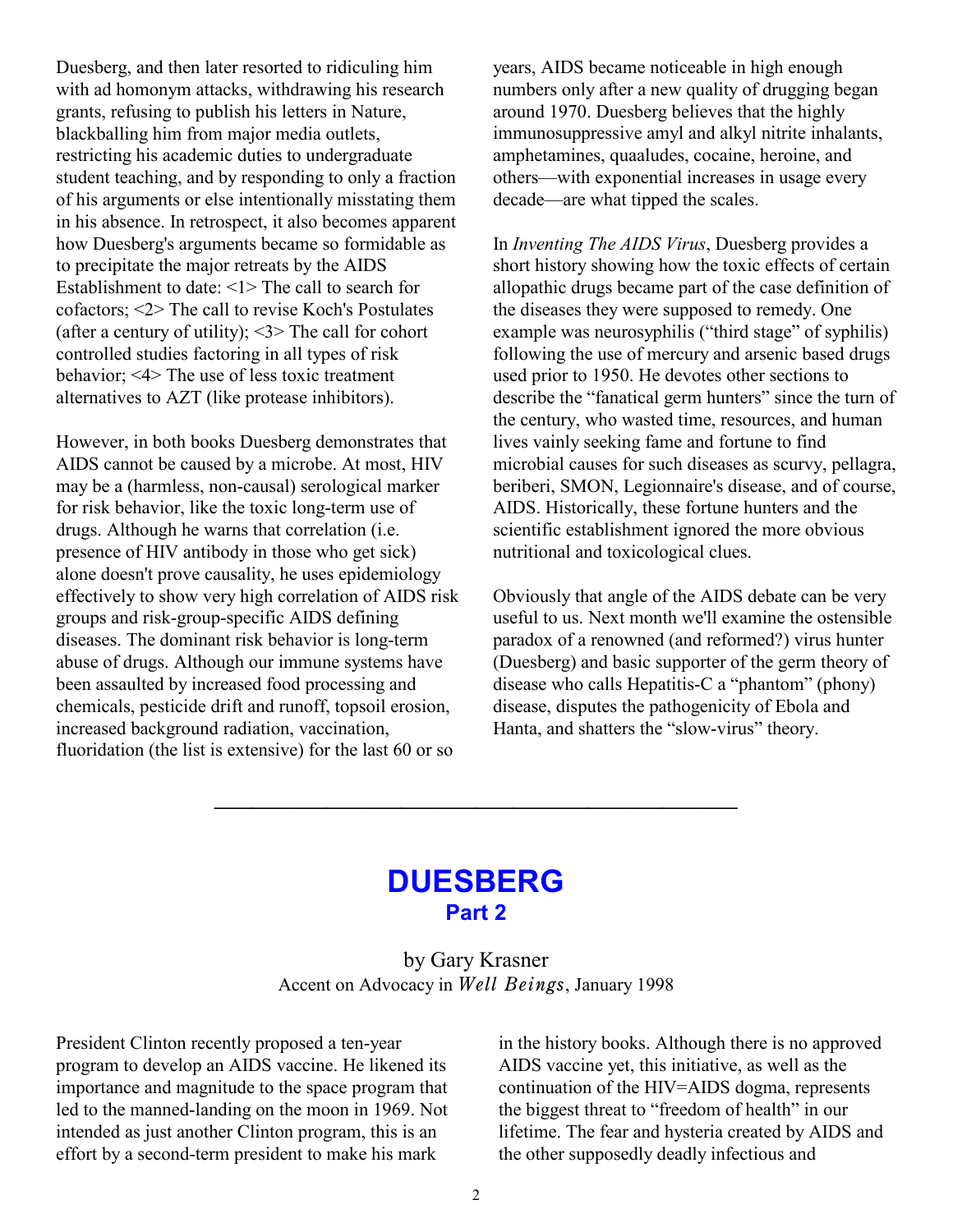contagious diseases (like ebola) will likely lead to mandatory vaccinations and the curtailment of many of our rights of choice and privacy.

Anti-vaccinationists must understand that vaccine failures and mishaps that have been uncovered and made public in the past have never forestalled the push for new vaccines for "new diseases". Each time the promise of safer vaccines had placated the general public.

Nor should vaccination opponents be placated just because there's no approved AIDS vaccine yet. Informing the American public in 1950 of the medical flim-flam involved with the diagnosis of poliomyelitis—as well as what really caused it might have derailed the paralysis-inducing Salk vaccine steamroller by 1955. Already, testing for HIV in newborn babies in the U.S. is universal, and informing the mother of the results is mandatory. If we wait until a vaccine is developed before we begin to focus on AIDS, we will not have the necessary lead-time to effectively challenge the presumptive cause of AIDS. By that time, talk shows and the mainstream news media will only be willing to entertain on the easier-to-digest issues of vaccine safety and the civil rights of people to refuse it—if it is made mandatory. Historically, those latter two resources had not always been a sufficient means for obtaining an exemption, particularly for groups like medical and military personnel, teachers and schoolaged children, and for your pets.

Therefore, AIDS is an issue for vaccination opponents right now, and the *necessity*—not the safety—of an AIDS vaccine should be our issue. It has been dubbed, "the plague of the 20th Century". Demonstrating that AIDS is not caused by a virus and is not infectious is the ONLY way to thwart drives for an AIDS vaccine. We can achieve this by learning about the many irrefutable paradoxes of the virus=AIDS hypothesis, and by promoting the Drugs=AIDS hypothesis. The leader of the scientific opposition to the AIDS juggernaut has been Peter Duesberg.

In the previous column I began a review of Peter Duesberg's recent books on AIDS: Inventing The AIDS Virus (1996) and, Infectious AIDS: Have We Been Misled (1995). I'll resume by starting with a word about the author's background.

Peter Duesberg was born in Germany in 1936 and received a Ph.D. in chemistry in 1963 while at the Max Planck Institute for Virus Research. He joined the University of California at Berkeley in 1964, and became Professor of the Department of Molecular Biology in 1973 (where he remains today). He began studying cancer biology and retroviruses and was the first to decode their structural proteins. In 1970, Duesberg and Peter Vogt discovered and described oncogenes—genes that are thought to transform normal cells into rapidly reproducing cancer cells. In recognition for his contributions to virology, which included several hundred scientific papers (some are considered classics), Duesberg received several awards and was elected to the National Academy of Sciences in 1986. Many thought that Duesberg deserved a Nobel Prize for his work on oncogenes, but he was too unpopular with other scientists in his field. His skepticism concerning a viral cause of human cancers—where much of his own reputation had been built—became known as early as the 1970's. Nixon's War On Cancer had funneled hundreds of millions of dollars into virus research and more was to be had from the private sector. He was rocking that boat.

He also began asking pointed questions of his colleagues about the HIV=AIDS hypothesis shortly after NCI researcher Robert Gallo's 1984 press conference that announced the cause of AIDS. Nonetheless, the next year he received a seven-year Outstanding Investigator Award Grant from the NIH, worth \$300,000-a-year. Very few are awarded, and only to the most distinguished scientists. Ironically, the recipients are specifically urged to use the grant to "ask creative questions" and "venture into new territory". But he had lost that grant and became an outcast from the research establishment after he wrote a very lengthy paper for the March 1987 edition of Cancer Research. The 10-member review panel that refused to renew the grant were mostly scientists profiting from the theories that Duesberg was challenging.

Duesberg concluded in that paper that retroviruses do not cause human cancers. Although most of the paper dealt with the pathogenicity of animal and human retroviruses, the last four pages laid out the flaws in the alleged causal role of HIV in AIDS.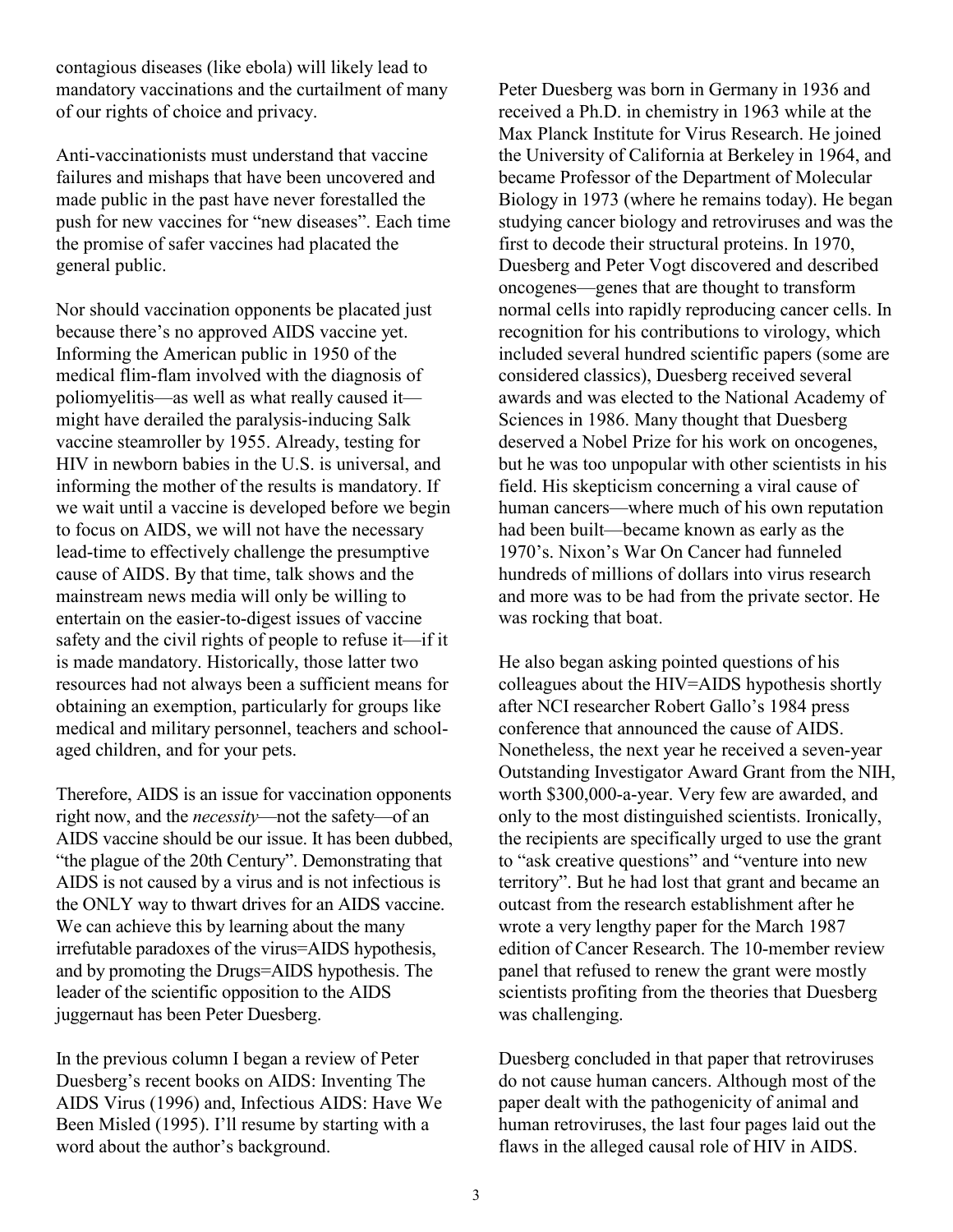While we still read in the media about "cancer" viruses, many biologists and researchers conceded by then that the effort to attribute human cancers to viruses had failed. Many of the fundamental questions that Duesberg began to raise by the early 1980's could not be answered: Why are human cancers not contagious if they are caused by viruses? Why are the "cancer" viruses always found in healthy carriers who never subsequently develop cancer? But unlike cancer research, AIDS research and treatment had reached an \$8 billion annual expenditure, placing it on a much larger scale.

Duesberg realized that many of the same contradictions that plagued the retrovirus/cancer hypothesis also emerged in the HIV/AIDS hypothesis: The unusually long latency period; the virus is found without the disease; the disease is found without the virus; the suspected pathogen is found in quantities too low to explain a possible mechanism to account for the disease; a single variant of the virus supposedly causing a wide spectrum of diseases; attributing infection as the cause of the sickness while ignoring more plausible environmental or genetic correlations; retroviruses do not kill cells; the alleged pathogen is not biochemically active during the disease—unlike all other retrovirus diseases that have latent *and* active periods; etc.,. The only argument that the HIV=AIDS proponents had was that HIV was new and was present in many AIDS patients. But even if that were enough to establish causality, both assertions have since been contested and disproved.

These issues and more have been expanded and debated by both sides for ten years. Some get into very complex and technical avenues. Duesberg addresses all of them in each of his books. With every announcement of an "advance" by the AIDS establishment, there has been a published rebuttal from Duesberg, or from the more than 300 scientists that dissent from the establishment view. But as long as fortunes are being made from the AIDS "industry" (drugs, patents, research, treatments, special social service subsidies, etc.) the views of the latter will continue to be mentioned less—if at all—by the media.

Duesberg points out many errors that Establishment AIDS has made in their support of the virus=AIDS hypothesis. Where applicable, we should learn to

recognize them when any disease is named to justify vaccination. Just one error involves epidemiology, the misuse of associations, and the definition of AIDS itself:

The correlations used to link HIV to AIDS has relied upon faulty and dishonest epidemiology. The skewed definition of AIDS makes a close correlation with HIV inevitable, regardless of the facts. A disease is only recorded as AIDS if antibodies to HIV are also found. A diagnosis of any one of the 30 independent and disparate "AIDS" diseases, accompanied by a positive test for antibodies to HIV, will be recorded as AIDS. The same disease conditions are not defined as AIDS when the antibody test is negative. Tuberculosis with a positive antibody test is AIDS; tuberculosis with a negative test is just TB. Therefore, the seemingly close correlation between AIDS and HIV is largely an artifact of the misleading definition of AIDS.

This tautological definition of AIDS ignores all AIDS indicator diseases that occur in the absence of HIV. For example, 50% of all American IV-drug users and 25% of all hemophiliacs are free of HIV antibodies, so their AIDS indicator diseases—when diagnosed—are not reported as AIDS by the CDC. Conversely, half of all the American AIDS patients have been presumptively diagnosed (based only upon symptoms) because antibodies against HIV could not be found. To date, the CDC concedes that at least 40,000 "AIDS cases" were diagnosed solely on that basis.

Also, false positives are very high (approx. 80% for ELISA tests, for example). Yet tests to measure antibodies to HIV are used because the HIV virus is so low and hard to detect. Of all AIDS patients, HIV could not be isolated in 50% of them, and provirus could not be demonstrated in 85%. The fact that all of the AIDSdefining diseases occurs in all AIDS risk groups in the absence of HIV is effectively concealed because the HIV/AIDS Surveillance of the CDC does not report HIV tests. When the public first learned of thousands of cases of AIDS without HIV, the CDC quickly buried the anomaly by inventing a new disease called ICL (Idiopathic CD4+ Lymphocytopenia). Now, when it becomes apparent that HIV is missing in a case of AIDS, it is removed from the official statistics as AIDS, artificially guaranteeing a 100% correlation. [Is this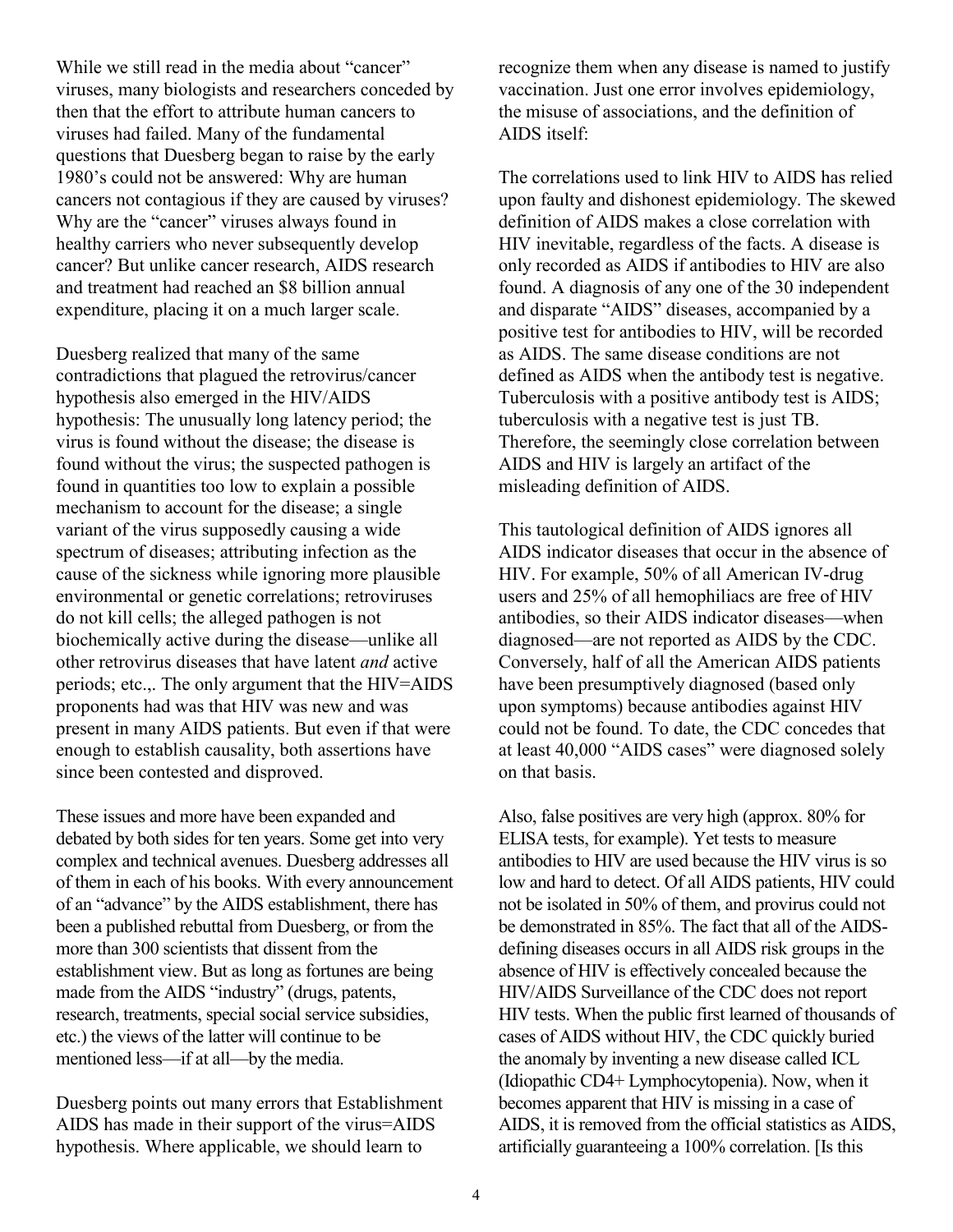why medicine is called an "art", and not a "science"?!—Ed.]

In AIDS studies, apparent perfect correlations result only because the surveys follow only people at risk for AIDS (e.g. drug abusers, recipients of blood products, etc.). None of them reflect the fact that no more than 6% out of the 17 million healthy HIV+ humans have developed AIDS in the past ten years. Other studies have compared mortality rates of HIV+ against HIV- groups over time. Yet all other reports that have also factored in drug use and other noncontagious, noninfectious AIDS risks have found that AIDS correlates to those factors just as well, if not better than HIV.

Next month I'll conclude this series on Peter Duesberg with an explanation of his value to the work of anti-vaccine advocates.

## **DUESBERG Part 3 (Conclusion)**

 $\overline{\phantom{a}}$  , which is a set of the set of the set of the set of the set of the set of the set of the set of the set of the set of the set of the set of the set of the set of the set of the set of the set of the set of th

## by Gary Krasner Accent on Advocacy in *Well Beings*, March 1998

This three-part series has been based on a review of Peter Duesberg's recent books on AIDS: Inventing The AIDS Virus (1996) and, Infectious AIDS: Have We Been Misled (1995). Last month I described the the issues and its importance to opponents of vaccination. In this final installment, I'll mention a couple of examples of unsupportable theories of disease that have been used to "prove" that HIV causes AIDS, and point out the value in Peter Duesberg's work for anti-vaccine advocates.

Duesberg says that inappropriate virus models are used to explain paradoxes of HIV. One is that HIV is a "slow virus". Duesberg traces the development of this theory since 1957 and demonstrates that socalled slow or latent viruses are yet unproven, unprecedented, and the work that ostensibly established it was poorly done. It allows scientists to blame a long-neutralized virus for any disease that appears decades after infection. It was applied to AIDS to justify the long latency period of HIV (20 to 30 years for Americans). Since only 0.3% of HIVinfected Africans develop AIDS diseases annually, 300 years would have to pass before all of the infected develop AIDS! Another is the declaration that some animal retroviruses cause "AIDS" when injected into the appropriate species. However, upon closer inspection, these diseases behave like traditional viral flu-like diseases.

Duesberg also points out that many well-established precepts of infectious disease have had to be suddenly discarded in order to accept HIV as the cause of AIDS. Koch's Postulates, for example, are the 100-year old rules that determine whether a microbe is the cause of an infectious disease. Since AIDS has failed to meet the criteria for these postulates, supporters of virus=AIDS had to dismiss these rules in one way or another—but failed to offer any rigorous scientific rules to replace them. Duesberg points out that the failure of a given microbe to meet these postulates does not call the postulate into question, but rather the microbe as the cause of the disease. The problem of proving that AIDS is a New Infectious Disease lies in the fact that it is neither new (HIV has existed since 1959 at least), nor infectious (HIV fails to meet even one of the classical epidemiological criteria of infectious diseases), nor is it a disease (its a syndrome of a steadily growing collection of thirty old and dissimilar diseases).

Duesberg challenges the alleged animal analogs to AIDS: "Any young animal that will develop a flu or pneumonia (symptoms) when injected with huge quantities of a retrovirus [not to mention the remnants of the toxic foreign proteins comprising the substrate medium—Ed.] now becomes an experimental model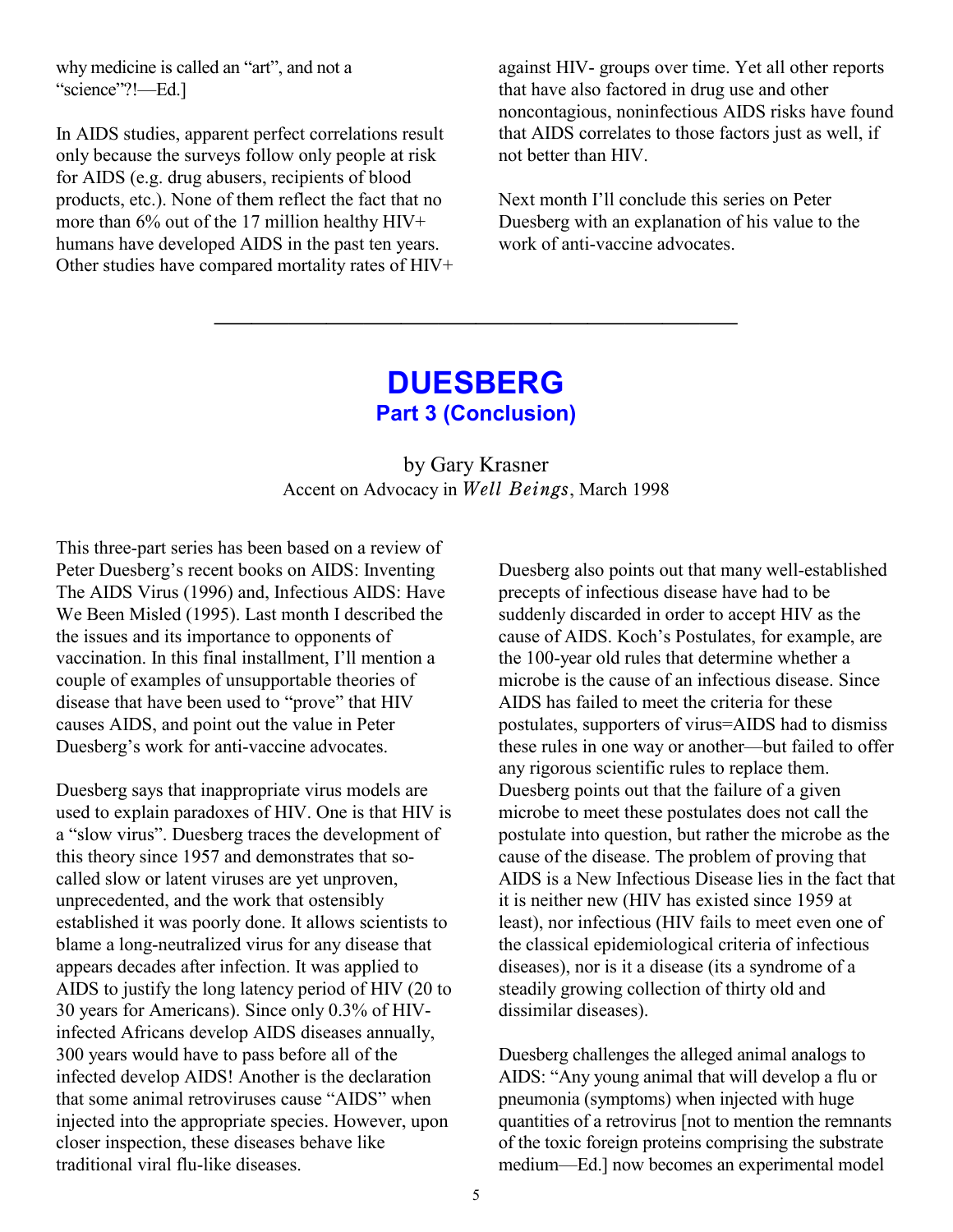for AIDS. Virus hunters have transformed one strain of Feline Leukemia Virus into a case of "Feline AIDS" (FAIDS)", and did likewise with monkey (SAIDS) and mice leukemias (MAIDS).

Not stopping there, Duesberg even challenges "plainold" Feline Leukemia Virus (FeLV) as the cause of ANY disease in cats: "One-third of all leukemic cats have never been infected by FeLV; the same proportion as among healthy cats. Two-thirds of all cats on the outside eventually catch FeLV, quickly and permanently neutralizing the infections with their natural immune systems. Thus most cats already have natural immunity against the virus through natural infection. Leukemia is extremely rare, appearing in only 4 out of 10,000 cats each year. Rather than being an infectious disease, its more likely an acute immune deficiency [from toxemia or chronic malnourishment]. And a vaccine can do nothing against a virus that becomes latent anyway." Tell this to your veterinarian the next time he tries to scare you into vaccinating Whiskers. [Author's note—At least some cat owners have already discovered the "cure" for Feline Leukemia: switch from processed food to raw protein. Carnivorous animals require an uncooked protein diet consisting of raw meat, fish, and/or egg yolks. A cat that is diagnosed with Feline Leukemia placed on such a diet will stop coughing and wasting away, and will gain weight inside of two weeks. Using toxic medications and vaccines will only reduce your cat's life expectancy, thereby "confirming" your vet's claim that FeLV is a slow-acting killer virus. Preventing your cat from sleeping on the T.V. or clock radio might also be a good idea. Electromagnetic frequencies have been implicated in some diseases. But whether infected cats should come near him should not be a concern, because the mere presence of FeLV—like all other viruses—is at most, just a consequence of disease, and not the cause.]

However, the best information that vaccine opponents may learn from are found in Duesberg's descriptions of diseases in which microbes are, or had been, falsely attributed as the cause—such as scurvy and beriberi. Duesberg devotes five pages to show that the virus that supposedly causes Hepatitis-C is a fabrication, similar to the way HIV is implicated in AIDS. He even accused his supervisor at U.C. Berkeley of a conflict of interest for being a consultant to the corporation that markets the test kit that tests for the "phantom" Hepatitis-C virus. He shows that the Ebola and Hantavirus epidemics failed to materialize, and cites published work indicating that they weren't infectious nor pathogenic.

Duesberg equips vaccine opponents with a wealth of arguments grounded in orthodox germ theory principles that demonstrates many diseases to be noninfectious. I discovered a couple of pages in *Infectious AIDS* that summarized quite well some of the examples that he discusses at length elsewhere in each of his books:

"Thousands of lives have been sacrificed to [the] bias for infectious theories of disease, even before AIDS appeared. For example, the U.S. Public Health Service insisted for over 10 years in the 1920s that pellagra was infectious, rather than a vitamin B deficiency as had been proposed by Joseph Goldberger (Bailey, 1968). Tertiary syphilis is commonly blamed on treponemes, but is probably due to a combination of treponemes and long-term mercury and arsenic treatments used prior to penicillin, or merely to these treatments alone (Brandt, 1988; Fry, 1989). "Unconventional" viruses were blamed for neurological diseases like Kreutzfeld-Jacob's disease, Alzheimer's disease and kuru (Gajdusek, 1977). The now extinct kuru was probably a genetic disorder that affected just one tribe of natives from New Guinea (Duesberg and Schwartz, 1992). Although a Nobel Prize was given for this theory, the viruses never materialized and an unconventional protein, termed "prion," is now blamed for some of these diseases (Evans, 1989c; Duesberg and Schwartz, 1992). Shortly after this incident, a virus was also blamed for a fatal epidemic of neuropathy, including blinding, that started in the 1960s in Japan [the SMON epidemic], but it turned out later to be caused by the prescription drug clioquinol (Enterovioform, Ciba-Geigy) (Kono, 1975; Shigematsu *et al*., 1975). In 1976 the CDC blamed an outbreak of pneumonia at a convention of Legionnaires on a "new" microbe, without giving consideration to toxins. Since the "Legionnaire's disease" did not spread after the convention and the "Legionnaires bacillus" proved to be ubiquitous, it was later concluded that "CDC epidemiologists must in the future take toxins into account from